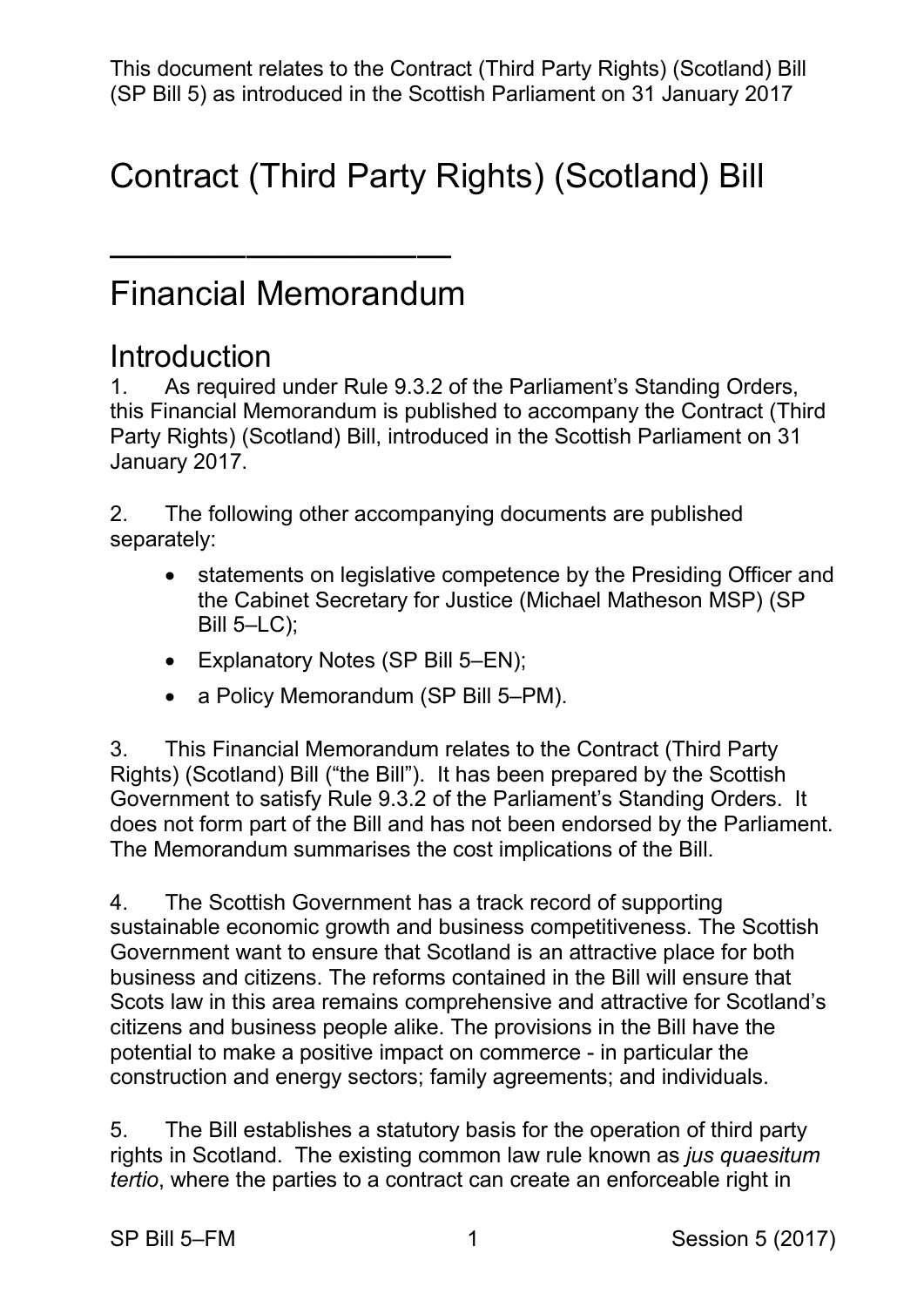This document relates to the Contract (Third Party Rights) (Scotland)Bill (SP Bill 5) as introduced in the Scottish Parliament on 31 January 2017

 favour of a third party, will be abolished. The Bill implements the recommendations contained in the Scottish Law Commission's Review of Contract Law: Report on Third Party Rights (SLC No 245) which was published in July 2016.

#### Overview of the Bill

6. By way of an overview the Bill:

- sets out the circumstances in which a person who is not a party to a contract acquires a third-party right under it. The 'right' provided is to enforce or otherwise invoke an undertaking that one or more of the contracting parties will do, or not do, something for the person's benefit;
- • affirms that contracting parties can modify or cancel a third-party right, subject to exceptions set out in the Bill;
- • provides a third party with the same remedies that would be contained in the contract to the contrary; available to a contracting party unless there is express provision
- $\bullet$  party claims that they would have had against any other contained in the contract to the contrary; • provides contracting parties with the same defences against third contracting party's claim where the defence is relevant to the undertaking being enforced, unless there is express provision
- provides a mechanism whereby any arbitration agreement between the contracting parties can operate in respect of third party rights;
- • enables a third party to renounce their third-party right either expressly or implicitly, (the effect of such a renunciation being that the right is extinguished);
- • confirms that a third-party right is an obligation which prescribes after 5 years under the Prescription and Limitation (Scotland) Act 1973.

 bring some much needed modernisation to the law in this area. The provisions in the Bill are mainly default and permissive and do not place any new obligations on individuals; organisations or business. Indeed if these provisions are used instead of existing tools such as collateral 7. There are no financial or resource implications. The legislation will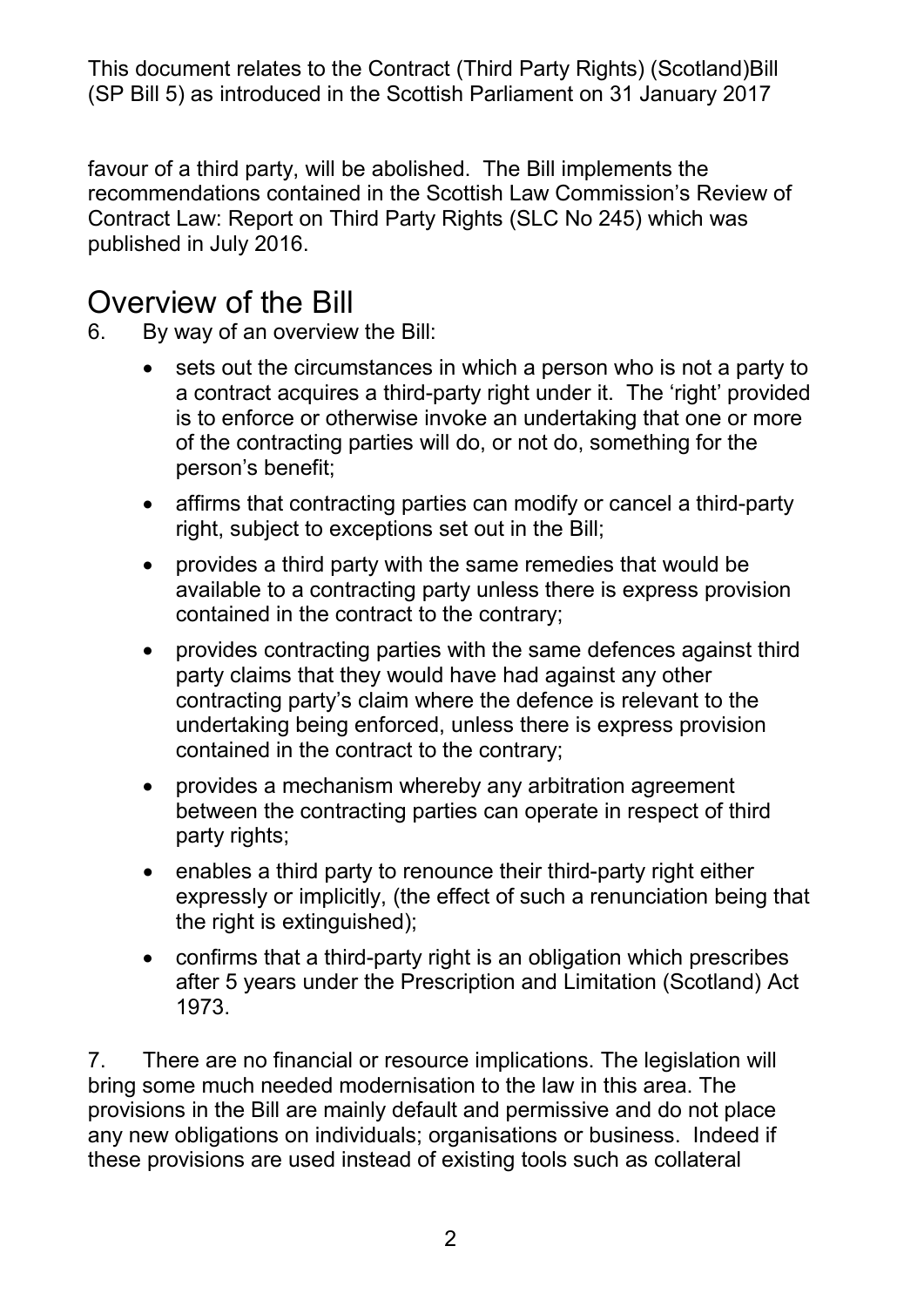This document relates to the Contract (Third Party Rights) (Scotland)Bill (SP Bill 5) as introduced in the Scottish Parliament on 31 January 2017

 warranties there could potentially be savings to the contracting parties dependent upon the size and complexity of the project.

#### Costs on the Scottish Administration

 costs to the Scottish Administration other than those associated generally with the enactment of any new legislation, for example, printing and 8. The proposals are not thought to have the potential to result in any publication and these are regarded as routine running costs rather than being attributable to the Bill.

#### Costs on local authorities

local authorities. 9. The Scottish Government does not anticipate any costs related to the proposals to be borne by local authorities. The proposals update Scots law generally, and are not of particular relevance to any part of Scotland or any

# <sub>local authorities.</sub><br>Costs on other bodies, individuals and businesses

 firms in making their staff aware of the changes to the law affected by the Bill. However, these types of cost result from any reform of the law. In the case of the Bill, the Scottish Government believes that these costs would be very small. 10. No significant cost implications are anticipated to result from the commencement of the Bill, other than the costs which will be borne by law

be very small.<br>11. There is the potential for some of these costs to be offset by any savings generated by using the new statutory framework as opposed to collateral warranties. Further information and detail is set out in the Business Regulatory Impact Assessment as published by the SLC. [1](#page-2-0)

<span id="page-2-0"></span><sup>-</sup> [\\_Report\\_on\\_Third\\_Party\\_Rights\\_No\\_245.pdf](https://www.scotlawcom.gov.uk/files/8114/6857/7407/Business_and_Regulatory_Impact_Assessment_-_Review_of_Contract_Law_-_Report_on_Third_Party_Rights_No_245.pdf) page 6-7 <sup>1</sup> Scottish Law Commission Business Regulatory Impact Assessment https://www.scotlawcom.gov.uk/files/8114/6857/7407/Business\_and\_Regul atory Impact Assessment - Review of Contract Law -